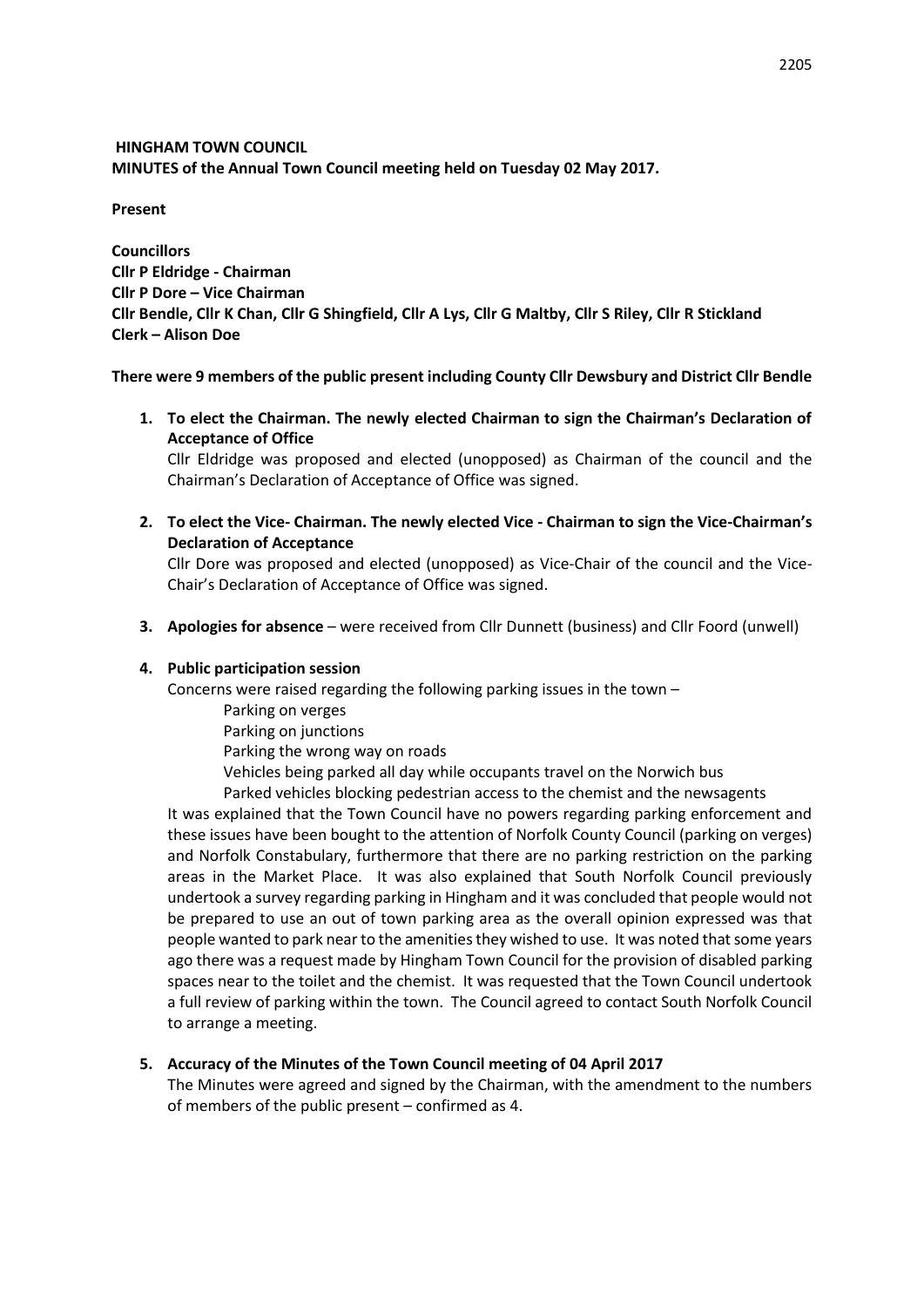## **6. Accuracy of the Minutes of the Annual Town Meeting of 18 April 2017**

The minutes of the Annual Town Meeting were agreed as accurate but will be formally agreed and signed at the next Annual Town Meeting – in 2018.

**7. Declarations of interests with regard to items on the agenda and to consider requests for dispensations**

Cllr Riley declared an interest in agenda item 15.

Cllr Eldridge declared an interest in agenda item 37.

**8. Matters arising from the Minutes of 04 April 2017 (written report circulated prior to the meeting, see Appendix A)**

# **9. Working party reports**

**The Events Working Party (written report circulated prior to the meeting)** also reported that the Easter Market had raised £308.70. The next event is on 10 June 2017 – Market in the Market Place. It is hoped that the Police Beat Manager Gary Owen will be able to attend the market, the retained fire fighters are also being invited to attend.

**The Cemetery Working Party (written report circulated prior to the meeting)** also reported the resignation of both Mr Mayer and Mr Cooper (the volunteers on the working party), a letter of thanks is to be sent to both. The Clerk reported that the leaning memorial stones in the cemetery had been re set. It was agreed to ask the handyman to continue to strim the overgrown area of the churchyard and to paint the gates. "Church" permissions are still awaited for the various work to be carried out at the churchyard.

# **10. Reports from representatives on external bodies**

No reports.

# **11. Correspondence**

- **11.1 John Onslow – Speed Reduction**
- **11.2 Norfolk Constabulary – Police Connect - Information Alert Fraudulent Websites for Blue Badge applications (**details to go in the parish magazine)
- **11.3 Norfolk Constabulary - Op Randall Rural Crime Newsletter**
- **11.4 Norfolk Constabulary – Hingham, Deopham and Wicklewood Newsletter**
- **11.5 Mike Preston, East Anglian Air Ambulance - Recycling in your community in partnership with EAAA and The Salvation Army**
- **11.6 Community Action Norfolk – Funding Newsletter**
- **11.7 South Norfolk Council - Independent Retailer Awards**
- **11.8 South Norfolk Council - Protocol following the death of a senior member of the Royal family**
- **11.9 RoSPA Play Safety - Notification of play area inspection for Hingham Town Council (Skate Park)**
- **11.10 Richard Bacon - INVITATION: 'How Should Norfolk Grow?' Housing Conference, John Innes Conference Centre, 29 June 2017**
- **11.11 Norfolk ALC – News Letter**
- **11.12 Yvonne Bendle – Market Place Footway proposal**
- **11.13 Sally Blundell – East Of England Co-op Funeral Services – Community Support**
- **11.14 Lindsey Read – Hingham Tennis – Award**
- **11.15 Police Inspector John Colbert – Speeding in Hingham**
- **11.16 Post Office – confirmation of no plans to close the post office counter in Harrods of Hingham**
- **11.17 CPRE – Campaign Alliance meeting 19 July 2017**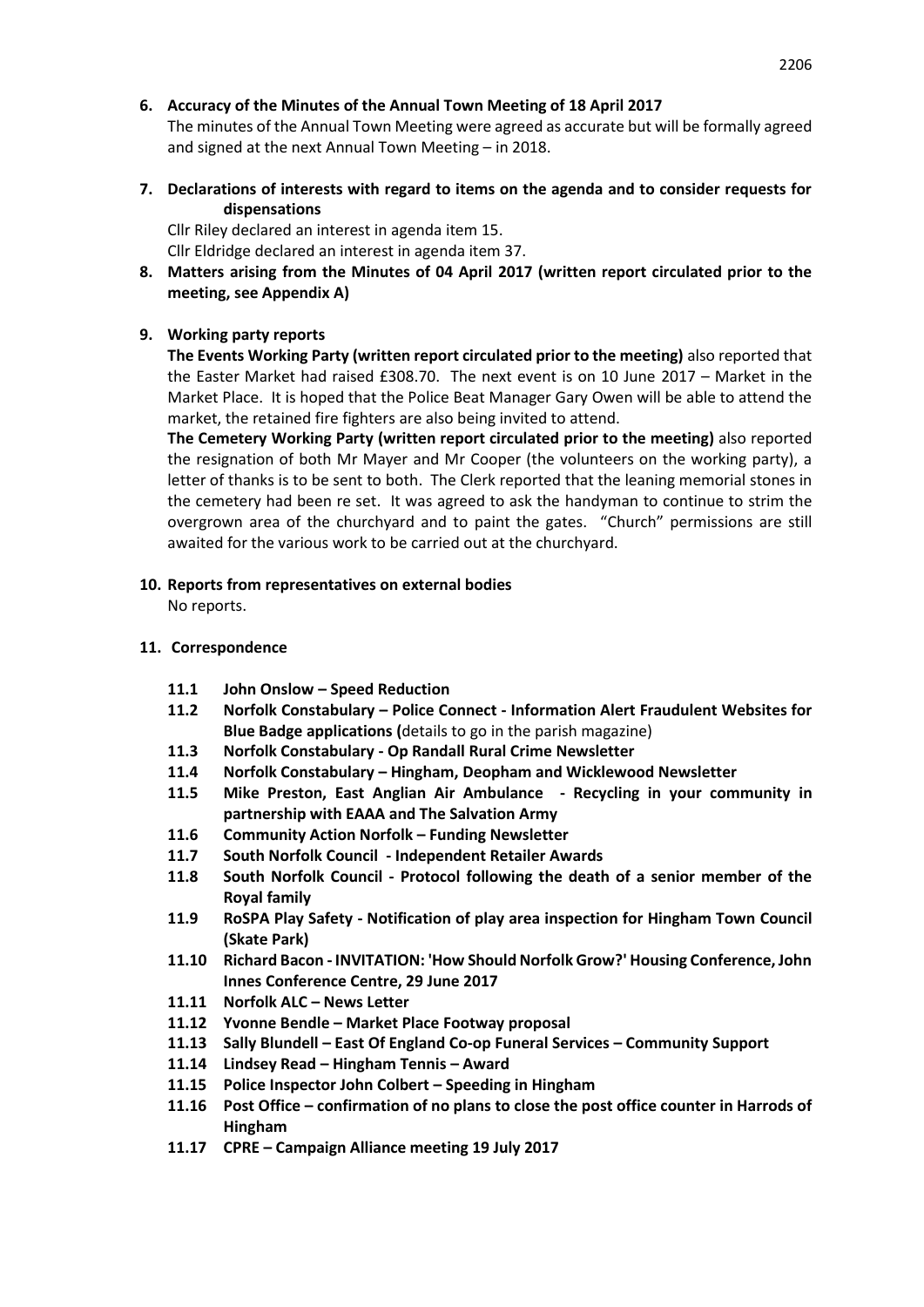### **11.18 South Norfolk Council - Annual FREE South Norfolk on Show event is taking place on Sunday 2nd July 2017 at South Norfolk Council Offices.**

### **12. District Councillor's report**

District Councillor Bendle reported that the legal agreement is in place to allow the finances to be released for the purchase of the gym equipment for the Playing Field. There was no further updates on the public toilet refurbishment.

### **13. County Councillor's report**

County Councillor Dewsbury advised that there was nothing to report.

### **14. Planning Decisions**

**14.1 2017/0431 - The Cottage 13 Hall Lane Hingham NR9 4JX Proposed two-storey rear extension – Withdrawn** 

### **15. Planning Applications**

- **15.1 2017/0824 - Rosebank Bears Lane Hingham NR9 4LL Proposed two single storey extensions and associated internal alterations.** The council agreed to recommend approval.
- **15.2 2017/0868 - The Cottage 13 Hall Lane Hingham NR9 4JX Proposed two-storey rear extension.** The council agreed to recommend approval.
- **15.3 2017/0910 - Teats Barn Little Ellingham Road Hingham Norfolk NR9 4NE Variation of condition 2 of permission 2016/2380 (Variation of condition 2 of permission 2016/0611 (variation of condition 2 of permission 2014/157 (Conversion of barn to dwelling) - minor alterations to conversion of barn and erection of a general store building) - design amendments to general store (building)) - change of material for external finishes to render for carports AND 2017/0911 Teats Barn Little Ellingham Road Hingham Norfolk NR9 4NE Variation of condition 2 of permission 2014/1578 (Conversion of barn to dwelling) alterations to elevations**

The council agreed to recommend approval.

# **16. To receive a report from Peter Trett regarding the Church Clock**

Mr Trett reported that considerable hours had been spent investigating the Church Clock to try to find and rectify the fault which prevents the clock from continuing to work once restarted. The clock is going out of beat then stopping. The horologist is hopeful that the clock does not need rebuilding. Mr Trett was thanked for his generous time and help.

# **17. To receive a report from Peter Trett regarding the Churchyard kissing gate**

Mr Trett reported that the gate pin in the ground had become worn and the corresponding hole in the gate was mis-shapen – there would be considerable work involved to replace the pin (which would need to be dug out), the gate has been secured by new bolts and now functions. It was proposed and agreed to leave the gate in its current functioning state and re assess the need to remove or replace it if it fails in the future.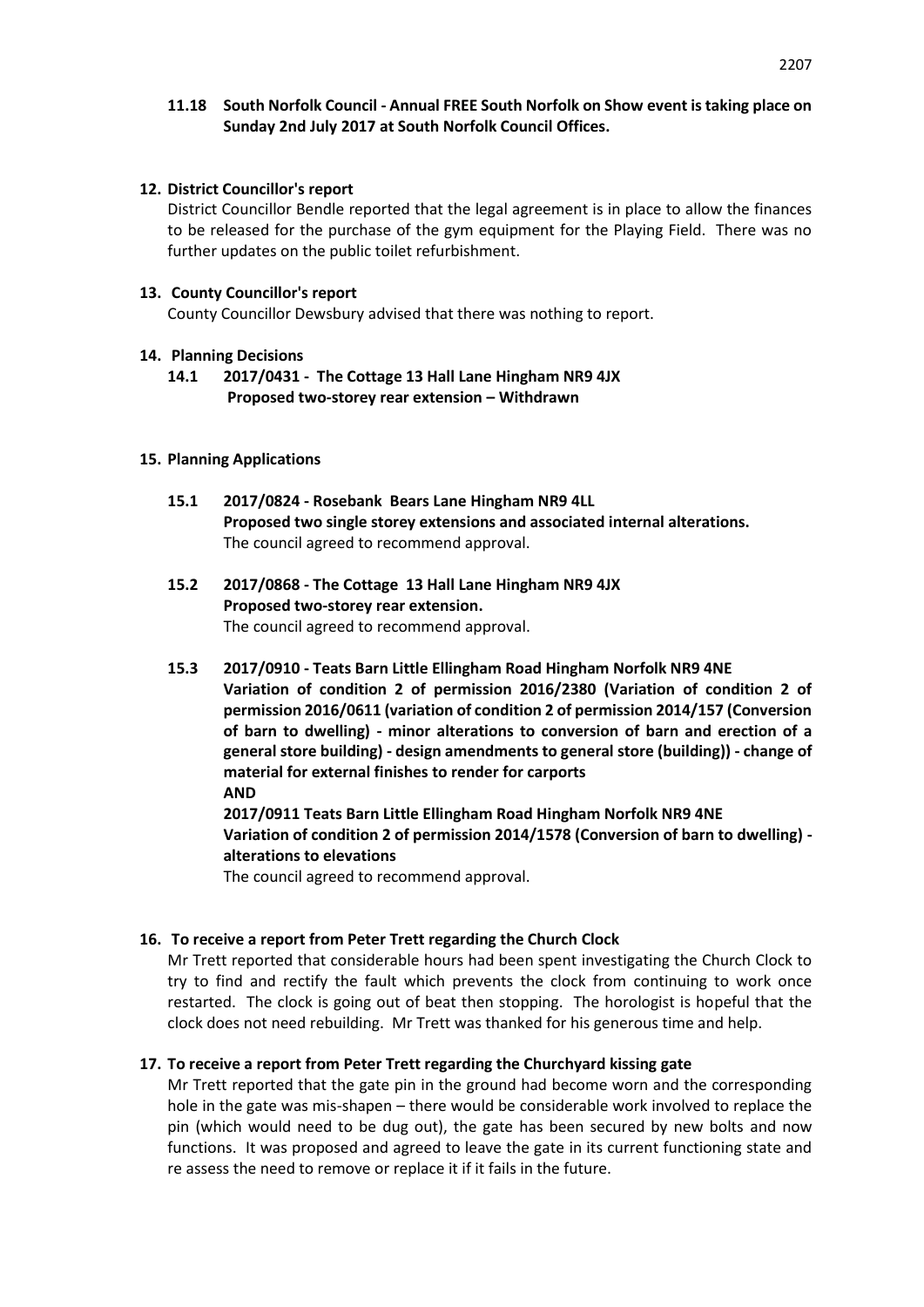**18. To discuss to cost of purchasing Tree Guards and proposal for Peter Trett to make them** Mr Trett had designed a prototype tree guard which he could reproduce for £45 each – or for the cost of £65 each stronger guard made of angle iron could be made – It was proposed and agreed that 4 tree guards of the stronger design should be made and purchased.

### **19. To consider annual membership renewal of the Norfolk Association of Local Councils**

The Clerk and Vice Chair both reported that they had received a good response from NALC when making enquiries. The Clerk confirmed that the price of membership (£387.29) was worked out by NALC depending upon the electorate. It was proposed and agreed to renew the membership with NALC.

### **20. To consider/agree amendments to the Risk Assessment/Policy Documents**

The Risk Assessment and policy documents were circulated prior to the meeting with suggested amendments and additions. It was proposed and agreed to update these documents with these amendments.

#### **21. To review Standing Orders**

A copy of the standing orders were circulated prior to the meeting  $-$  it was agreed that no changes were required to the document.

#### **22. To review Standing Orders for Working Parties**

A copy of the standing orders for working parties were circulated prior to the meeting  $-$  it was agreed that the standing orders should include that working parties should be reviewed annually.

#### **23. Review of representation on external bodies and arrangements for reporting back**

It was agreed to continue with the current councillor representation on external bodies as follows

Cllr Shingfield – Lincoln Hall Cllr Foord – HPFA Cllr Eldridge –Norfolk Citizens Advice and Hingham Education Trust

### **24. Review existing Working Parties and membership to them**

It was agreed to continue with the current councillor membership to the Working Parties as follows:

Events Working Party – Cllr Maltby, Cllr Bendle, Cllr Eldridge, Cllr Dore. Cemetery and Churchyard Working Party – Cllr Dore, Cllr Chan, Cllr Eldridge, Cllr Maltby.

### **25. To receive a copy of the updated Asset Register**

The updated asset register for year ending March 2017 was circulated prior to the meeting.

### **26. Review of the council's complaints procedure**

A copy of the council's complaint procedure was circulated prior to the meeting  $-$  it was agreed that no changes were required to the document

# **27. Review of the council's procedures for handling requests made under the Freedom of Information Act 2000 and the Data Protection Act 1998**

A copy of the council's procedures for handling requests made under the Freedom of Information Act 2000 and the Data Protection Act 1998 was circulated prior to the meeting – it was agreed that no changes were required to the documents.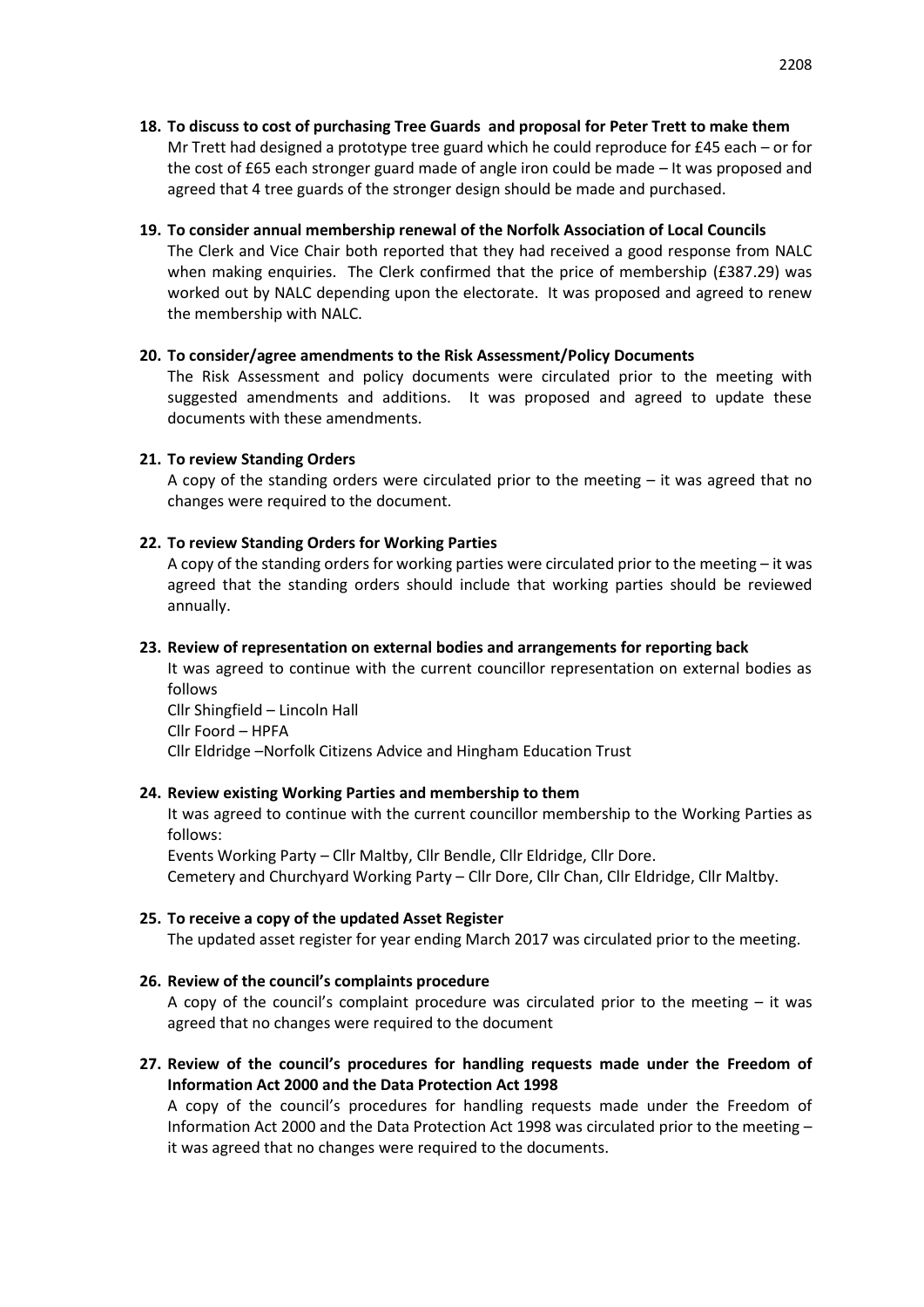## **28. To note the time and place of meetings of the Council up to and including the next annual meeting of the council (to include the date of the next Annual Town Meeting)**

A schedule of dates was circulated prior to the meeting upto and including the next Annual Council Meeting on 01 May 2018. It was agreed to continue to ordinarily meet on the first Tuesday of the month – (with the exception of August when there is no scheduled meeting of the council); that the next Annual Town Meeting should take place on 17 April 2018. It was proposed and agreed to remove the mid November Council budget meeting from the schedule of dates in favour of the Finance Committee undertaking the preliminary budget setting suggestions.

It was also bought to the council's attention that the first Tuesday in January 2019 would fall on January  $1<sup>st</sup>$ , and alternative date for this meeting would need to be agreed.

### **29. To Propose items for the next Agenda**

No items were suggested

#### **FINANCE**

### **30. Proposal for the Finance Committee to act as Financial Scrutiniser**

It was discussed that the Finance Committee had undertaken a check and cross referencing of documents (bank statements, invoices, minutes, cheque book, paying in book and receipt book) at the Finance Committee meetings and this was a more effective way of undertaking the financial scrutiny. It was agreed to continue with this arrangement.

## **31. To review the Financial Regulations (including as requiring amendment if agenda item 30 is agreed)**

A copy of the council's Financial Regulations was circulated prior to the meeting  $-$  it was agreed that the Clerk would re word regulation 2.2 to reflect the agreement of the Proposal for the Finance Committee to act as Financial Scrutiniser.

### **32. To agree and sign off the Year End Accounts**

A copy of the council's Year End Accounts (summary (see Appendix B) and cashbook) 2016/17 was circulated prior to the meeting. The Clerk explained that a statement for one bank account had not been received but the balance in the account had been confirmed with Barclays in Attleborough. The accounts were agreed and signed by the Chariman.

### **33. To receive South Norfolk Council notification of payment of the grant and precept**

It was confirmed that a remittance notice had been received from South Norfolk Council on 24 April 2017 for £27,500 precept and £1861 grant.

# **34. To Receive South Norfolk Council notification of the Community Infrastructure Levy (CIL) Payment to Hingham Parish (28th April 2017)**

It was confirmed that a remittance notice had been received from South Norfolk Council on 26 April 2017 for £45014.67 CIL. It was proposed and agreed to arrange a public meeting later in the year by means of consultation with the residents on potential projects to be funded by the CIL money. It was also suggested to investigate the potential for investment of the CIL money.

(n.b – legislation states - *A local council must use CIL receipts passed to it in accordance with regulation 59A or 59B to support the development of the local council's area, or any part of that area, by funding*—

(a)the provision, improvement, replacement, operation or maintenance of infrastructure; or

(b)anything else that is concerned with addressing the demands that development places on an area.)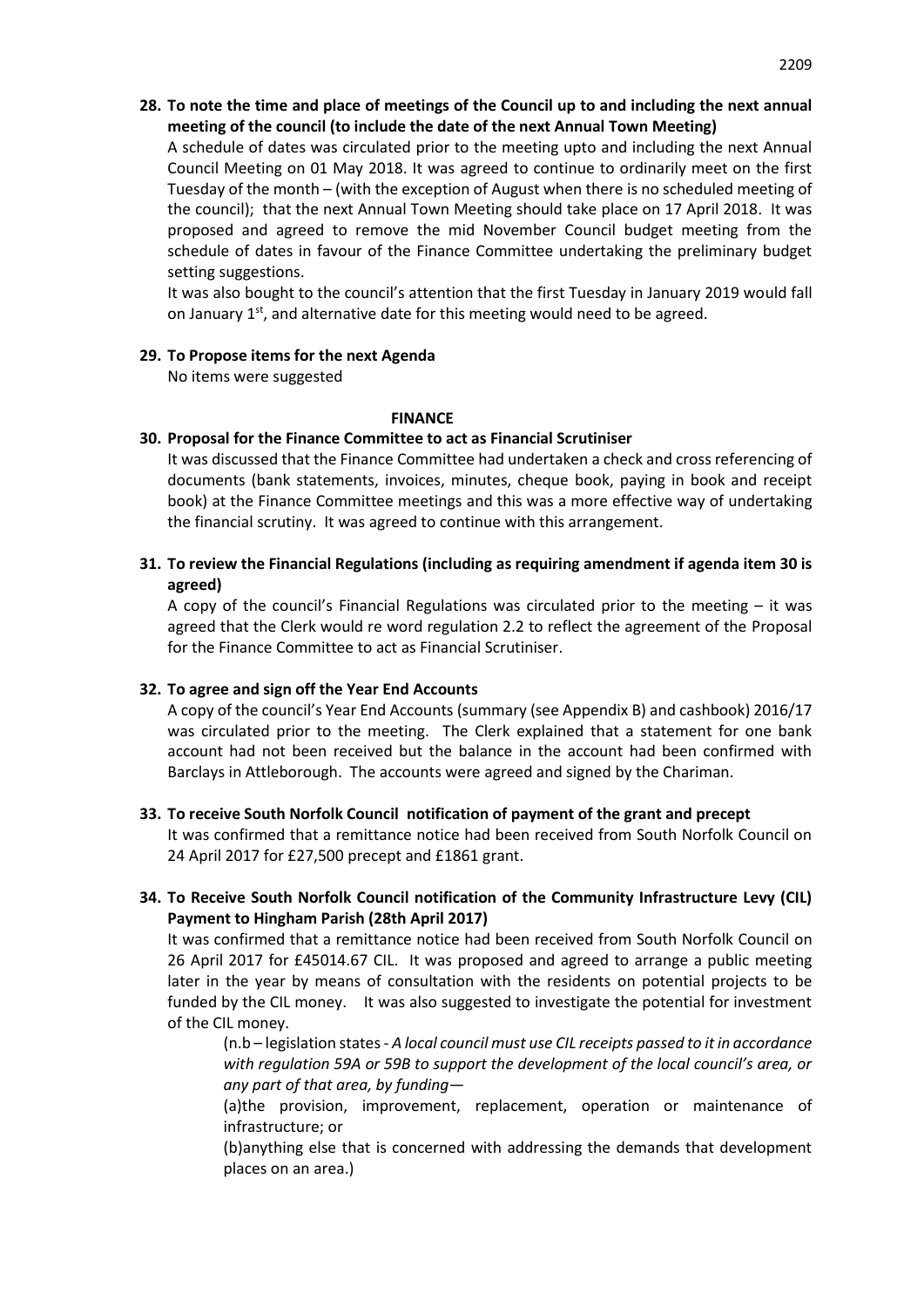**35. To receive notification of the section 137(4)(a) of the Local Government Act 1972 ("the 1972 Act") for 2017-2018 ( £7.57 per Local Government Elector)** 

The Clerk advised Councillors of the amount (permitted to be spent via S137) per elector as notified by NALC (Legal Briefing LO1-17). It was noted this figure was the maximum permitted amount set by Government – not the figure set in the Council's budget.

**36. To Discuss the change of arrangements to the payments of the Norfolk County Council community transport grant (Community Car Scheme)**

Norfolk County Council have advised that they South Norfolk Council and Breckland Council are working in partnership to streamline the payments of transport grants. The grant will be paid in 2 instalments **directly** to the Community Car Scheme (not via the Town Council).

### **37. Accounts for Payment**

The Clerk advised that there was an additional invoice from First Copy for metered printing for £88.76- making the accounts for payment as below – the accounts for payment were agreed up to the sub total – with amounts for agenda items 40 and 41 being agreed later in the meeting – the cheques were signed (checked against invoices)

| D Ramm (£14.00 toilet cleaning products £726.18 wages 4 wks) | £740.18   |
|--------------------------------------------------------------|-----------|
| A Doe (£42.48 Stamps £672.83 wages)                          | £715.31   |
| J Squires (toilet cleaning cover)                            | £60.80    |
| Fon                                                          | £581.84   |
| K and M lighting Services (contract)                         | £294.19   |
| Anglian Water (Attleborough Road)                            | £16.99    |
| P Trett (Churchyard gate repairs)                            | £15.00    |
| Norfolk ALC - Membership                                     | £387.29   |
| Hingham & District Community Car Scheme (Jan-Mar 17)         | £423.50   |
|                                                              |           |
|                                                              |           |
| <b>First Copy Metered printing</b>                           | £88.76    |
| Sub Total                                                    | £3,323.86 |
|                                                              |           |
| Agenda Items 40 and 41                                       |           |
| P Eldridge - Chairman's Allowance                            | £369.00   |
| A Doe - Annual expenses - heating/lighting/electricity etc   | £216.00   |
|                                                              |           |
| <b>Total</b>                                                 | £3,908.86 |

**38. 'Exclusion of the Press and Public under the Public Bodies (Admission to Meetings) Act 1960 to discuss the following matters:'**

Agreed – the public were asked to leave

**39. To Receive and discuss the response from the Care Quality Commission (ref; Storm Doris/Pilgrim House /Hassingham House)**

A letter had been sent to the Care Quality Commission (re Hassingham House and Pilgrim House), regarding concerns raised by the Community Car scheme co-ordinator at a previous town council meeting, following the power outage during storm Doris. The response from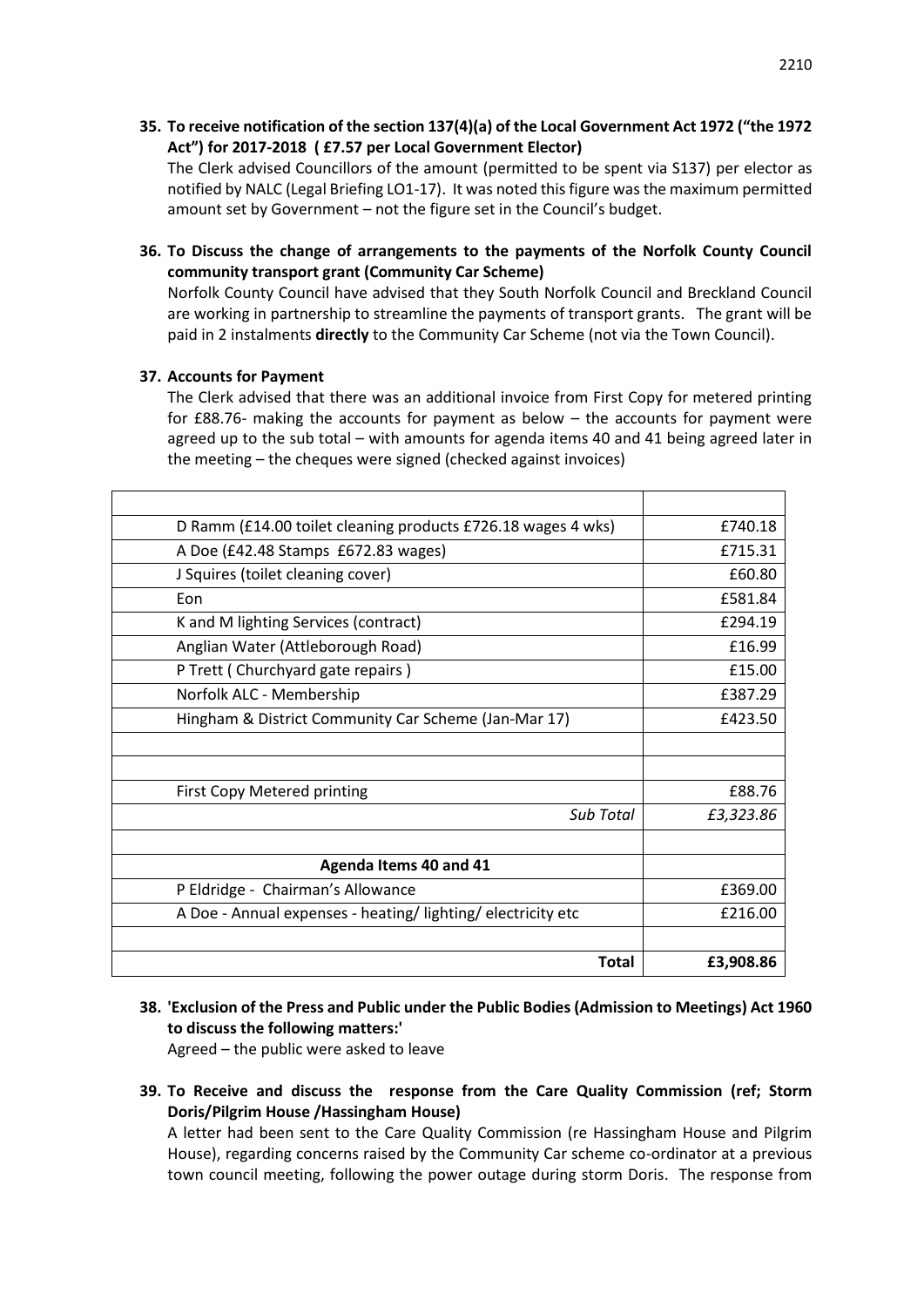Care Quality Commission was forwarded to councillors prior to the meeting. The CQC advised that Pilgrim House is not registered with the CQC. Forest Healthcare had informed CQC on 23 March 2017 that Hassingham House (which is registered with the CQC) was subject to a power outage on 23 February 2017 and that residents were kept comfortable and warm during the outage, also that plans had been put in place prior to the storm as the power outage was expected. Information was provided by the CQC entitled "How to complain about a health or social care service".

#### **40. To Consider and agree the Chairman's Allowance**

It was agreed to pay the Chairman's annual allowance in line with advice from South Norfolk Council – amount to be paid - £369.00

#### **41. To Consider and Agree The Clerk's Allowance**

It was agreed to pay the Clerk's annual allowance in line with amounts permitted by HMRC – amount to be paid - £216.00.

The meeting ended at 9.10 pm

Signed……………………………………………………………………………………… Chairman 06 June 2017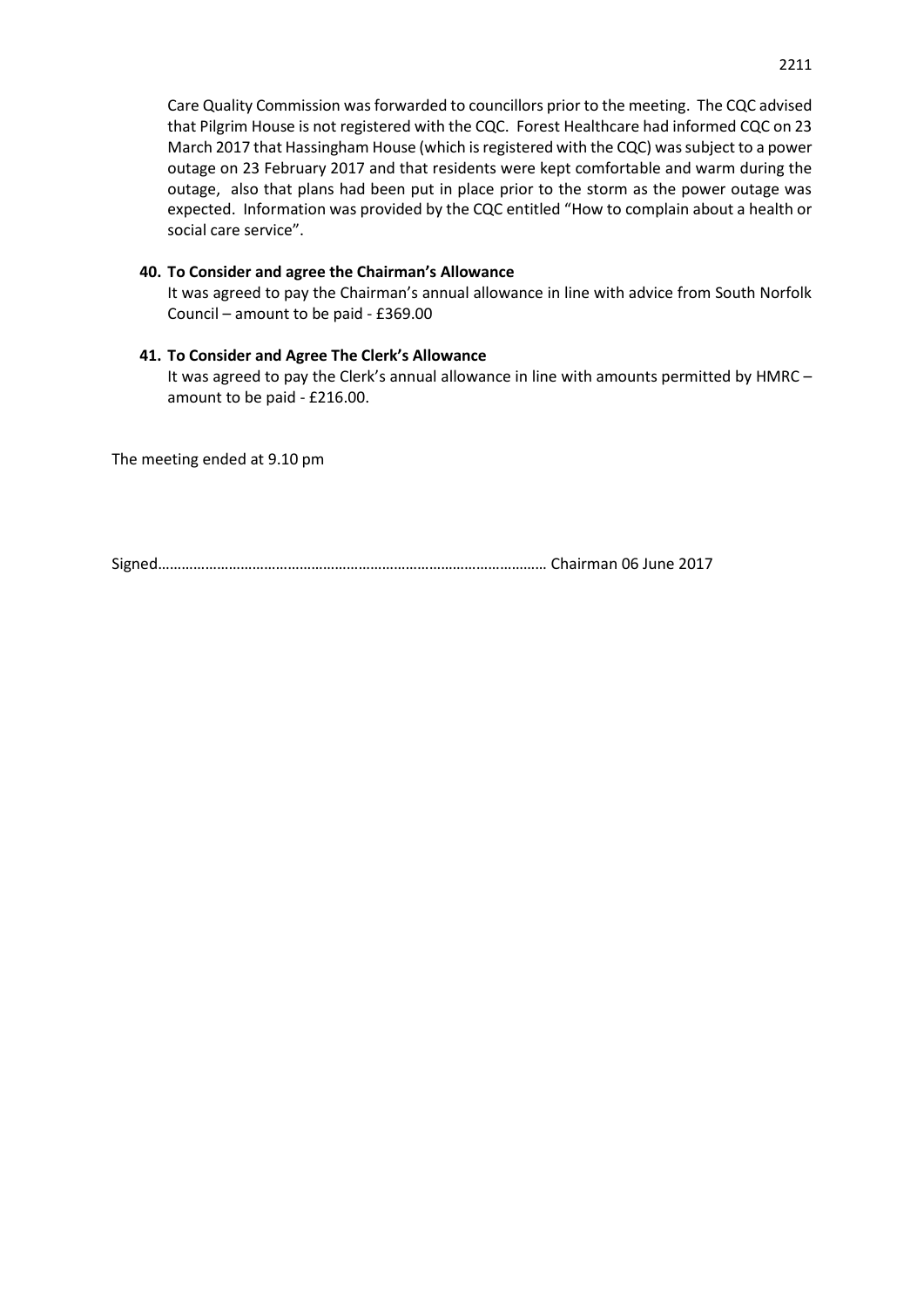# **APPENDIX A Clerks Report for 02 May 2017**

| Min:      | Update                                                                                                                                                                                                                                                           |  |  |  |  |  |
|-----------|------------------------------------------------------------------------------------------------------------------------------------------------------------------------------------------------------------------------------------------------------------------|--|--|--|--|--|
|           | Matters Arising From the minutes of the meeting on 04 April 2017                                                                                                                                                                                                 |  |  |  |  |  |
| 6.1       | Events Working Party – the Easter Market held on the $8th$ April was well supported and the weather was<br>lovely!                                                                                                                                               |  |  |  |  |  |
| 6.2       | The work to straighten the memorials in the cemetery was due to take place in April but was delayed<br>due to staff sickness - this now should take place in May - apologies sent from the contractor.                                                           |  |  |  |  |  |
| 7         | Dog fouling/dogs loose in the Welcomme Space - no further complaints have been received, this has not<br>yet been reported to South Norfolk Council - but will be if it is reported that the problem persists.                                                   |  |  |  |  |  |
| 8.1 & 8.3 | Mid Norfolk Workout Conservation Group call for volunteers and Rouge Trader (free boilers) Alert -<br>information has gone in the Parish Magazine                                                                                                                |  |  |  |  |  |
| 8.2       | The Clerk has registered the Council as a Tree Charter Branch                                                                                                                                                                                                    |  |  |  |  |  |
| 8.12      | The Post Office have confirmed that there are no plans to close the post office counter in Harrods of<br>Hingham                                                                                                                                                 |  |  |  |  |  |
| 16        | Details of the proposed footway on the south Market Place green was included in the report for the<br>Annual Town Meeting - details of further consultation to be arranged. SNC planning department will be<br>contacted in the next week.                       |  |  |  |  |  |
| 17        | The clerk has contacted the relevant officer at SNC regarding setting up an Emergency Plan/Group for<br>Hingham, The Officer would be happy to come to a Town Council Meeting to give some further advice.                                                       |  |  |  |  |  |
| 18        | A Chairman's Award certificate was Presented to Nancy and Dennis Playford in recognition of their many<br>years' service with the community car scheme                                                                                                           |  |  |  |  |  |
| 19        | The SAM2 speed sign has been deployed in the Market Place - The police have also visited Hingham with<br>the speed display boards and in been present the Market Place with the radar gun.                                                                       |  |  |  |  |  |
| 20        | A letter regarding the separate rate for the Tennis Club being drafted by the HPFA is awaited                                                                                                                                                                    |  |  |  |  |  |
| 21        | Public Toilet refurbishment - No further udates.                                                                                                                                                                                                                 |  |  |  |  |  |
| 24        | The Annual Town Meeting on $18th$ April was attended by 26 members of the public – and 22 Hingham<br>Clubs/Organisations/Charities submitted reports.                                                                                                            |  |  |  |  |  |
|           | <b>Other Updates</b>                                                                                                                                                                                                                                             |  |  |  |  |  |
|           | Speedwatch – the Clerk and volunteer co-ordinator have met with the Police Co-ocrdnator and 8 sites<br>for the speed watch were agreed.                                                                                                                          |  |  |  |  |  |
|           | A letter has been sent to Rev. Reed regarding all outstanding actions for the Churchyard to try to progress<br>the required permissions from the Archdeacon - (or confirmation if a faculty if required)<br>Outstanding actions -                                |  |  |  |  |  |
|           | 1. Rebuilding of the outer Churchyard wall Church Street following RTA<br>2. Straightening of the leaning Memorial Stone                                                                                                                                         |  |  |  |  |  |
|           | 3. Minor tree works to raise the canopies (SNC permission obtained)<br>4. Works to Holly Tree as proposed by Mr Strong (SNC permission required)                                                                                                                 |  |  |  |  |  |
|           | 5. Removal of Yew Tree (SNC permission required)                                                                                                                                                                                                                 |  |  |  |  |  |
|           | 6. Reducing the Yew Trees along the driveway (SNC permission required)                                                                                                                                                                                           |  |  |  |  |  |
|           | 7. Rebuilding the curved Churchyard wall at the Attleborough Road Entrance<br>(quotations needed for 2,5,6 and 7)                                                                                                                                                |  |  |  |  |  |
|           | The Clerk has asked the Co-op construction manager If the hoarding can be re-positioned $-$ a response<br>was received to say that the hoarding would be repositioned - but this has not yet been done. - This had<br>been chased but there has been no response |  |  |  |  |  |
|           | Provision of outdoor Gym equipment - the HPFA have advised that the agreements are now in place and<br>the money is ready to be released for the purchase of the equipment.-                                                                                     |  |  |  |  |  |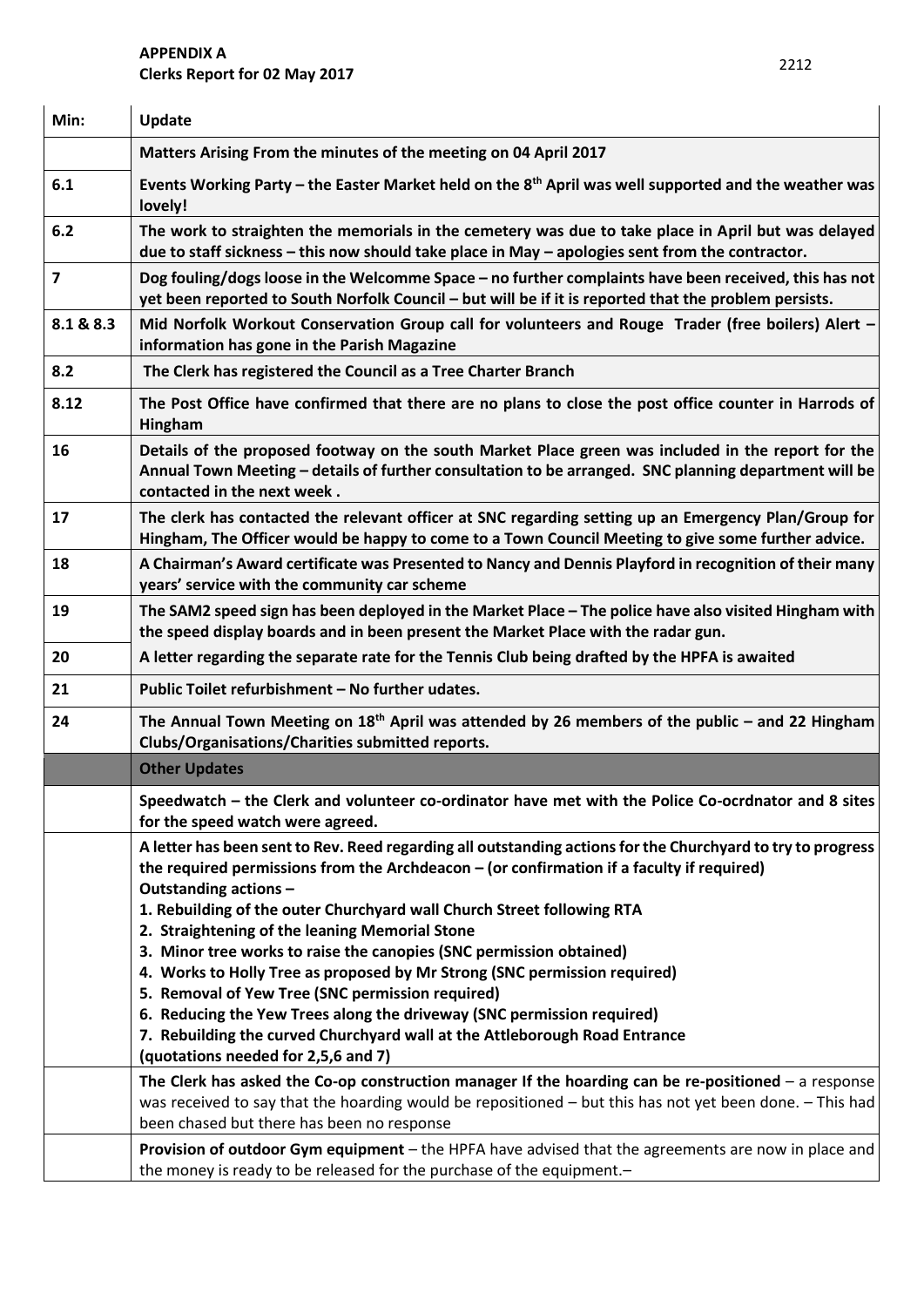| Extension to the 20 mph speed limit - NCC have advised that the extension is still undergoing legal process<br>before public consultTION                                                                                                                                                                                                                                                                                                                                                                                                                              |
|-----------------------------------------------------------------------------------------------------------------------------------------------------------------------------------------------------------------------------------------------------------------------------------------------------------------------------------------------------------------------------------------------------------------------------------------------------------------------------------------------------------------------------------------------------------------------|
| Refurbishment of Hingham Town sign - to be carried out after the April Market event - Cllr Shingfield to<br>update                                                                                                                                                                                                                                                                                                                                                                                                                                                    |
| The Clock -requires further investigation as it keeps stopping after a few days of running                                                                                                                                                                                                                                                                                                                                                                                                                                                                            |
| The lighting contractor has been advised that the Town Council accept the quotations for resetting the<br>light on Chapel Road and replacing the light on Stone Lane - quotation by UK Power network has been<br>received for the Stone Lane light and paid for - the work now needs to be programmed in between the<br>contractor and ukpower network. The Contractor has been asked to visually inspect lighting stock and<br>advise of any defects found (even those previously reported) and to give the defects a risk indicator. -<br>Report chased and Awaited |
| <b>OUTSTANDING ISSUES</b>                                                                                                                                                                                                                                                                                                                                                                                                                                                                                                                                             |
| The Skate Park sign has been collected from the sign makers is awaiting installation                                                                                                                                                                                                                                                                                                                                                                                                                                                                                  |
| Replacement oak trees on the Fairland - will be priced in summer for proposed planting in Autumn.                                                                                                                                                                                                                                                                                                                                                                                                                                                                     |
| Complaint to the bank /banking arrangements - no response to date                                                                                                                                                                                                                                                                                                                                                                                                                                                                                                     |
| Bank Account - a form needs to be signed by all signatories to link the accounts to telephone banking.                                                                                                                                                                                                                                                                                                                                                                                                                                                                |
| No Parking Signs - for the small green on the Fairland - temporary signs have been placed on the 2 largest<br>small greens and at the entrance to the green by the bowls club - the request not to park on the grass<br>seems to be well observed.                                                                                                                                                                                                                                                                                                                    |
| Lincoln Hall Driveway - laying of Tarmac Planings - the potholes leading to the Lincoln Hall have been<br>filled - some nearer to the library remain                                                                                                                                                                                                                                                                                                                                                                                                                  |
| Review/update of the Handyman's contract - to be completed.                                                                                                                                                                                                                                                                                                                                                                                                                                                                                                           |
| Commemorative Plaque for the Fairland Bus shelter - To be ordered.                                                                                                                                                                                                                                                                                                                                                                                                                                                                                                    |
| Request for a clear Bus Shelter - Norwich Road - By Hops development - to be looked at when the                                                                                                                                                                                                                                                                                                                                                                                                                                                                       |

**Neighbourhood Plan – Councillors need to read through the information (website links) previously provided to enable a decision to be made at a later date**

**Leaning memorial stone in the Churchyard – Quotations to be sought** 

Report prepared on 30.04.17

**development is complete** 

Crime Figures – reported in February 2017 - On or Near…. Springfield Way - Anti-social behaviour (1) Other theft (1\_ Lincoln Avenue - Anti-social behaviour (1) Other theft (1) The Fields - Violence and sexual offences (1) Market Place – B1108 - Anti-social behaviour (1) https://www.police.uk/norfolk/D12/crime/